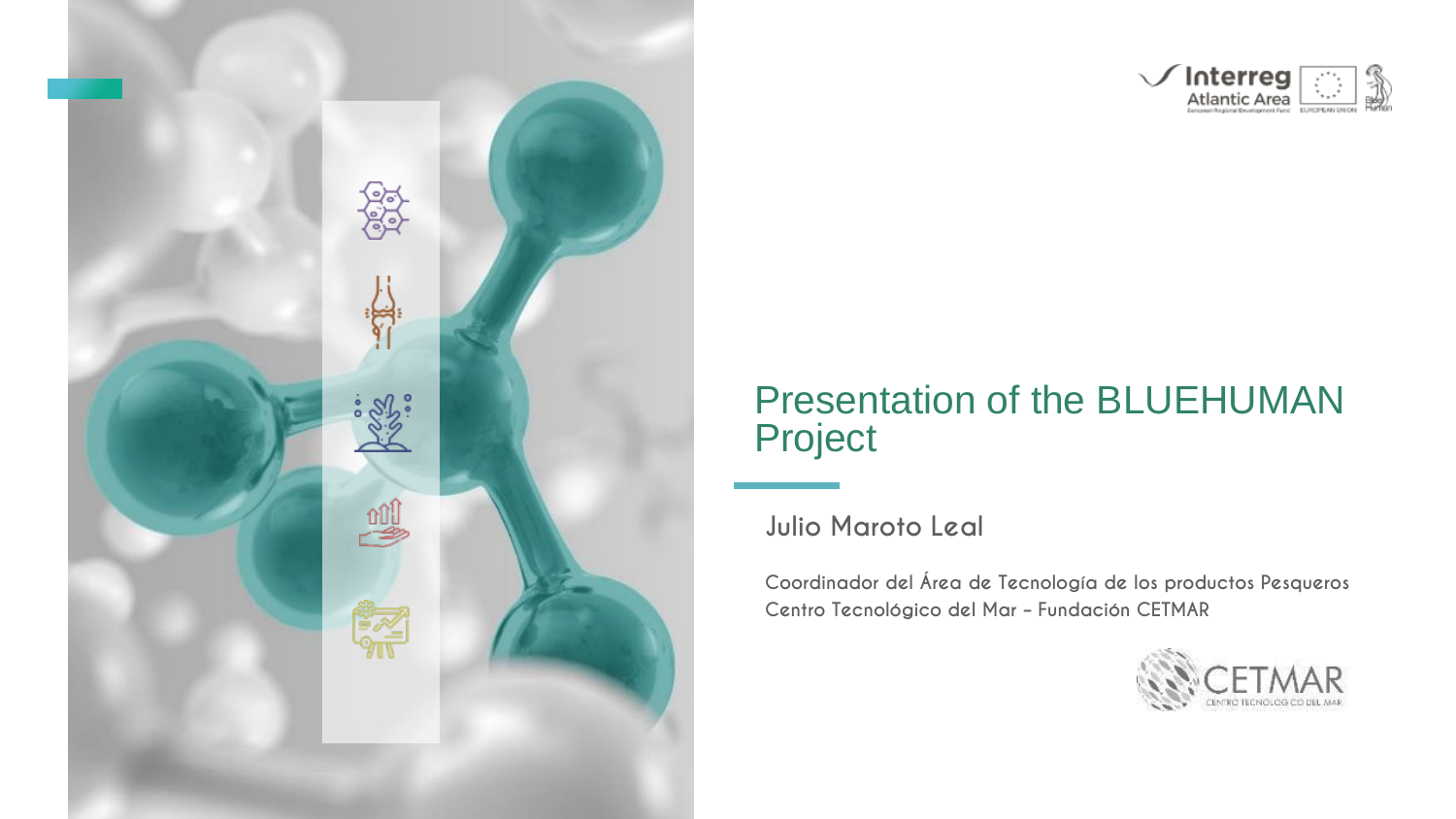#### partnership



- University of Minho (Coordinator)
- Technological Center of the Sea CETMAR Foundation.
- Interdisciplinary Centre of Marine and Environmental Research CIIMAR
- Faculty of Sciences of the University of Porto, FCUP
- Marine Research Institute Spanish National Research Council IM-CSIC
- Western Bretagne University UBO
- **YSLAB**
- University of Algarve UALG
- University of Vigo UVIGO
- Royal College of Surgeons in Ireland RCSI
- University of Madeira UMa
- JELLAGEN PTY LTD
- SURGACOLL Technologies Limited
- Galicia North Portugal European Grouping of Territorial Cooperation (GNP-AECT
- Galician Innovation Agency GAIN
- National Innovation Agency ANI
- **State Research Agency AEI**

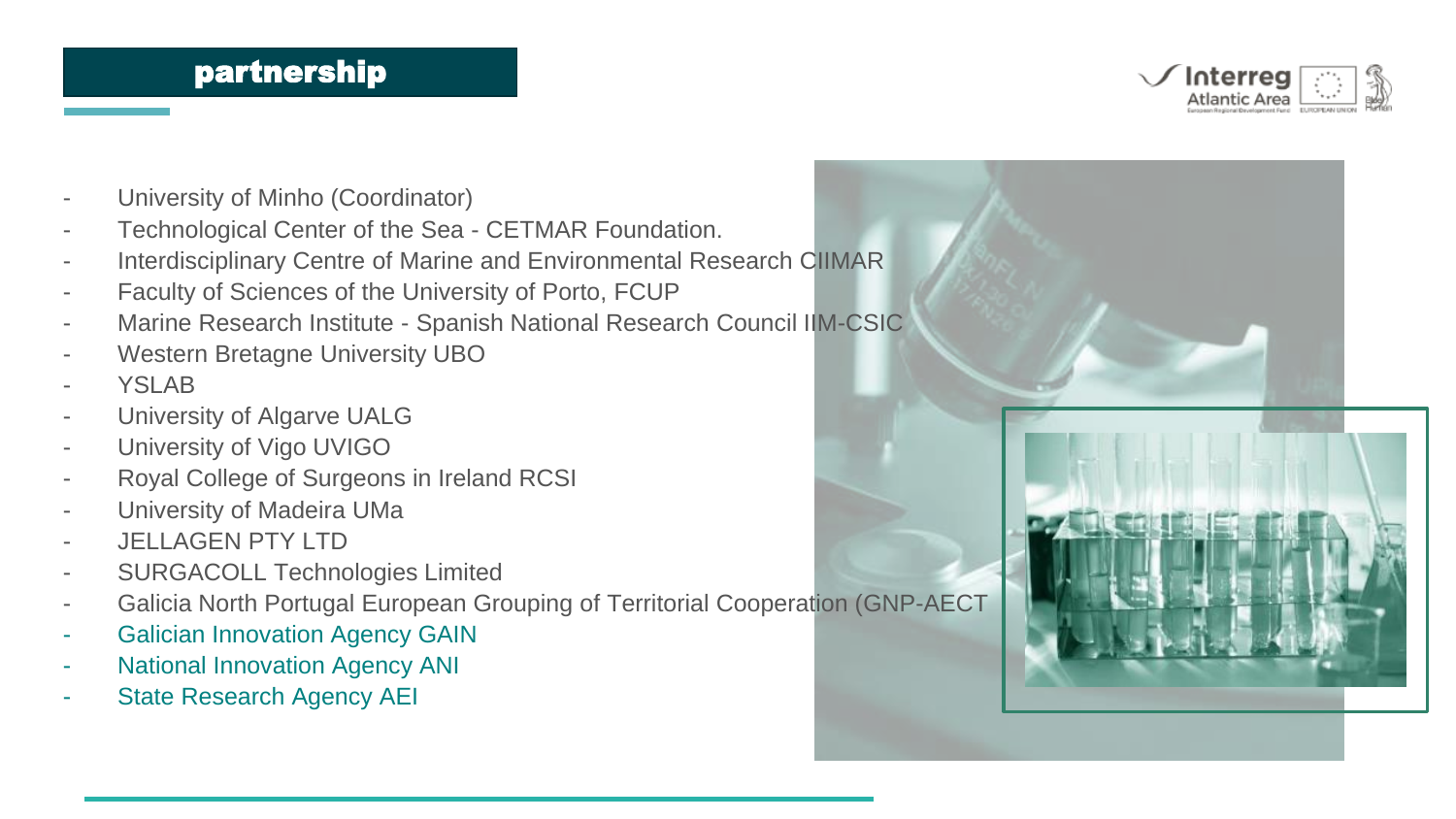#### Goals





To promote the valorization of marine resources from the Atlantic Area, as well as fisheries by-products, improving the industrial process and the development of certain stages of high added value products completely developed in the sectors of biomedicine and global well-being. All of that will be achieved using blue biotechnology as a tool and a partnership made up by companies and specialized research groups focused on innovation.

- o To start structured and permanent collaborations between research centers and companies.
- o To foster the use and exploitation of marine biological recourses from the European Atlantic coast.
- o Develop a critical mass in the area, represented by a significant but disconnected number of research groups and companies.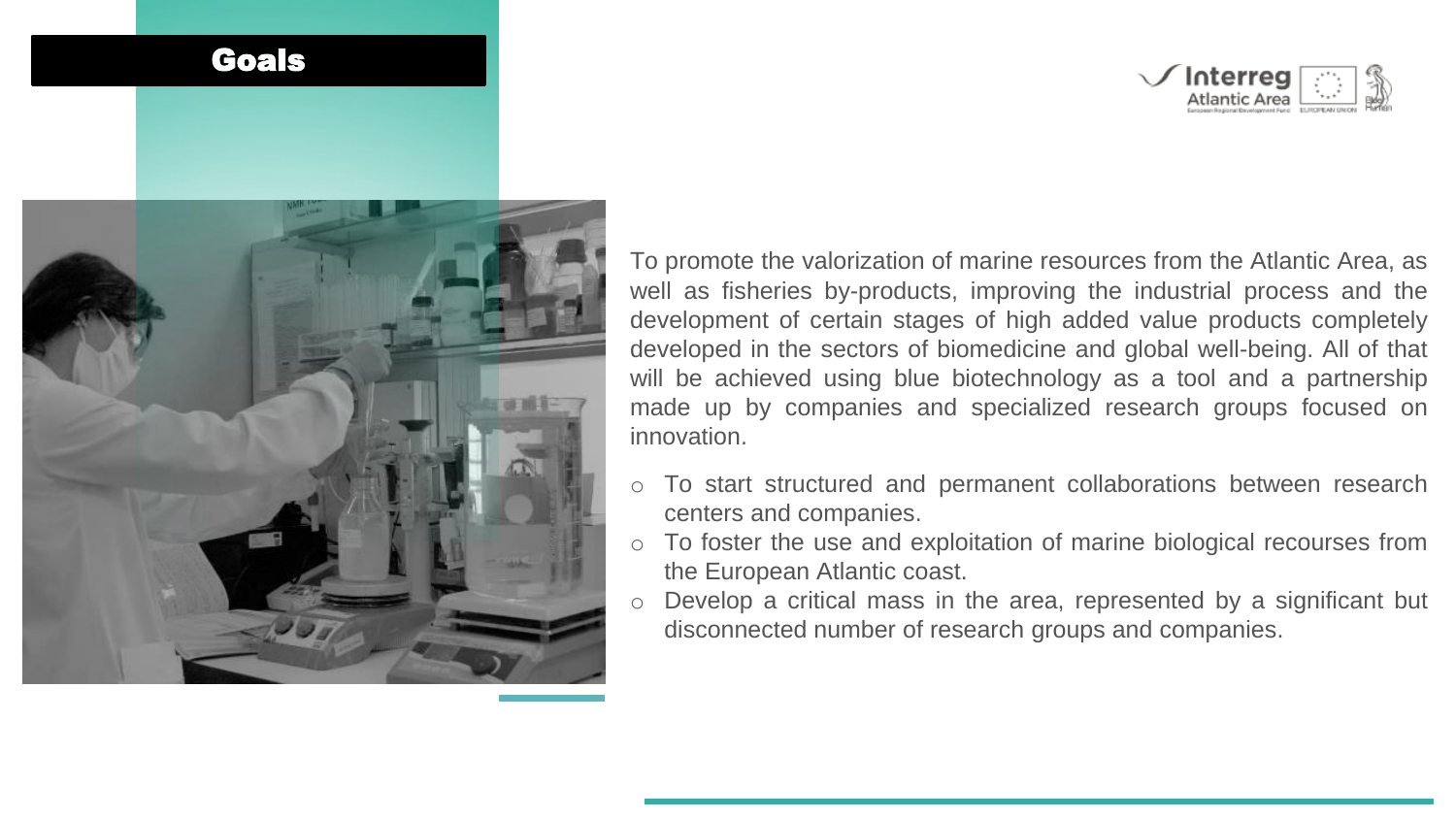## Innovation Areas and Lines



#### **Marine origin biomaterials for tissue engineering**

- Hydrogels based in jellyfish collagen for cartilage therapies
- Crosslinking of collagen assisted by transglutaminase
- Functionalization of biomaterials with delivery devices for cartilage regeneration
- Blends of marine origin collagen and chondroitin sulfate for encapsulation of chondrocytes and stem cells
- Blends of marine origin biopolymers as platforms for wound regeneration

#### **Medical devices**

- Scaffolds of shark collagen and shark calcium phosphates for bone regeneration
- Functional scaffolds based in collagen-based composites
- Trilayered scaffold based in marine origin materials for regeneration of osteochondral defects
- Dressings for skincare application, as wound protection
- Marine ceramics for bone tissue therapies

## **Marine Ingredients for cosmetics, well-being and healthcare products**

- Extracts from marine resources with bone anabolic properties
- Extracts from marine resources with anti-oxidant, antimicrobial and/or anti-biofilm activities
- Extracts from marine resources with anti-obesity activity
- Nanocosmetics: particles for delivering collagen (gelatine) and hyaluronic acid hydrolysates from marine sources

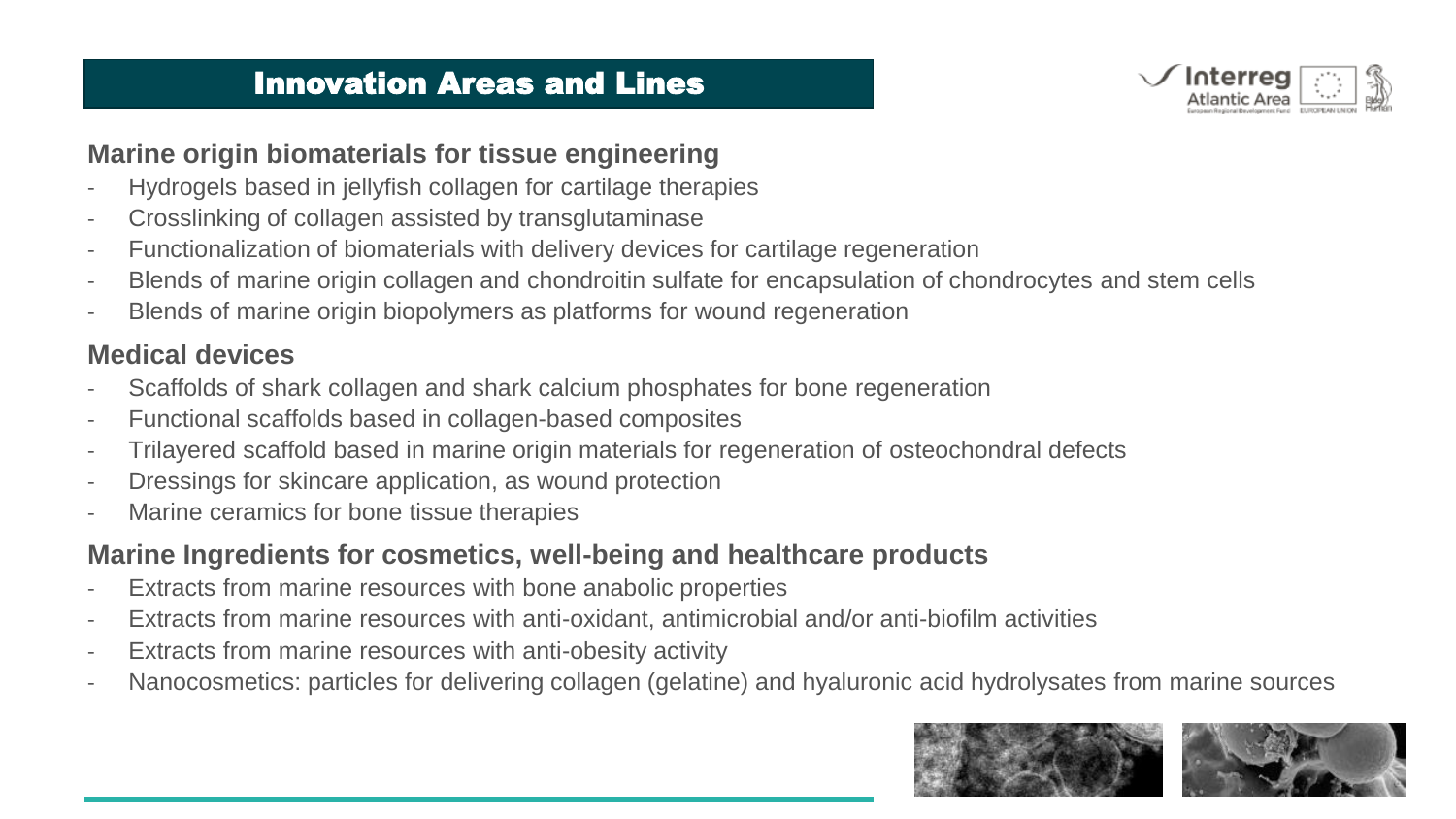



# Project Website

# [http://bluehuman.cetmar.org](http://bluehuman.cetmar.org/)